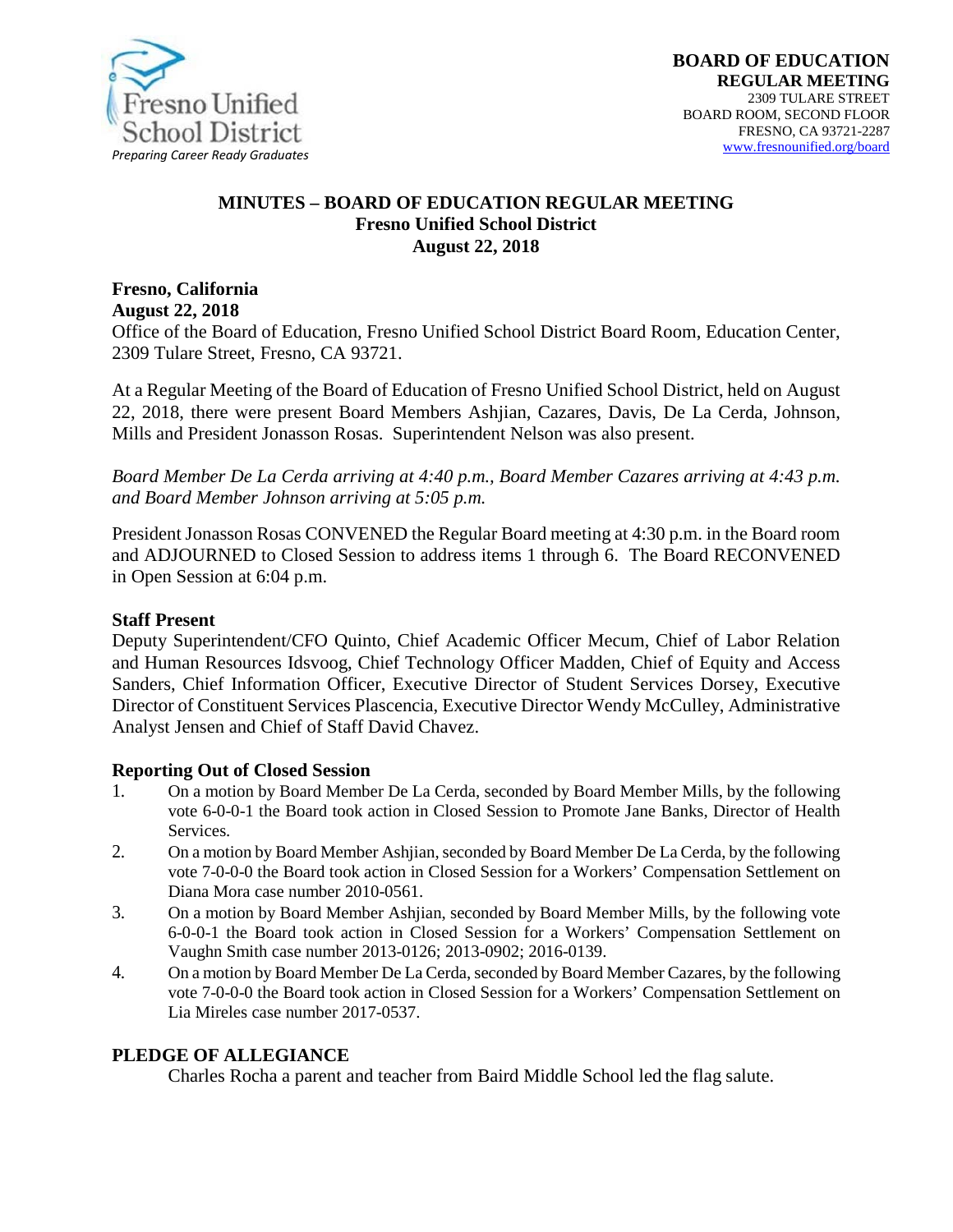#### **HEAR Report from Superintendent**

- Shared details of press event with Fresno City College to launch Neighborhood Campus classes at Sunnyside and Edison high schools. Night classes will provide opportunities for the community and students to take college courses in their own neighborhood. Classes include: Graphics, Photography, Intro to Health Careers, Communications, Intro to Business and more.
- Nelson shared that three of our comprehensive high schools have ranked in the top 5 in their school size by the California Student Aid Commission for the largest number of seniors in the State who completed the Free Application for Federal Student Aid (FAFSA) and the California Dream Act application. Congratulations to Edison, Sunnyside and Fresno High. Staff from these three sites will be joining the governor for a special celebration in Sacramento in October where only 35 California schools throughout the state will be recognized.
- Superintendent shared the district's summer literacy camp led by the African American Academic Acceleration team with support from Springboard Collaborative exceeded its goal as students averaged 4.9 months of growth. The results stem from a 5-week pilot program held this summer at Baird.
- He finished by introducing a group of student leaders from Scandinavian Middle School and SAB students from across the district who were in attendance. Next week SAB students will vote on two member representatives and alternates to serve on the Board of Education during the 2018/19 school year.

## **OPPORTUNITY for Public Comment on Consent Agenda Items**

**Andrew Fabela** – Spoke about Agenda Item A-3a, Mr. Fabela raised a concern as to whether there was any water damage to the major support beams at Fresno High School.

Assistant Superintendent William Belanger was able to respond to Mr. Fabela's concerns.

On a motion by Member De La Cerda, seconded by Member Davis, the consent agenda, exclusive of agenda items A-3a, A-6, and A-9 which were pulled for further discussion, was approved on a roll call vote of 7-0-0-0 as follows: AYES: Board Members: Ashjian, Cazares, Davis, De La Cerda, Johnson, Mills and Board President Jonasson Rosas.

# **A. CONSENT AGENDA**

# **A-1, APPROVE Personnel List**

**APPROVED as recommended,** the Personnel List, Appendix A, as submitted.

**A-2, ADOPT Findings of Fact and Recommendations of District Administrative Board ADOPTED as recommended**, the Findings of Fact and Recommendations of District Administrative Panels resulting from hearings on expulsion and readmittance cases conducted during the period since the June 13, 2018 Regular Board meeting.

#### **A-3, APPROVE Minutes from Prior Meeting APPROVED as recommended,** the draft minutes for the May 30, 2018 Regular Meeting and the June 13, 2018.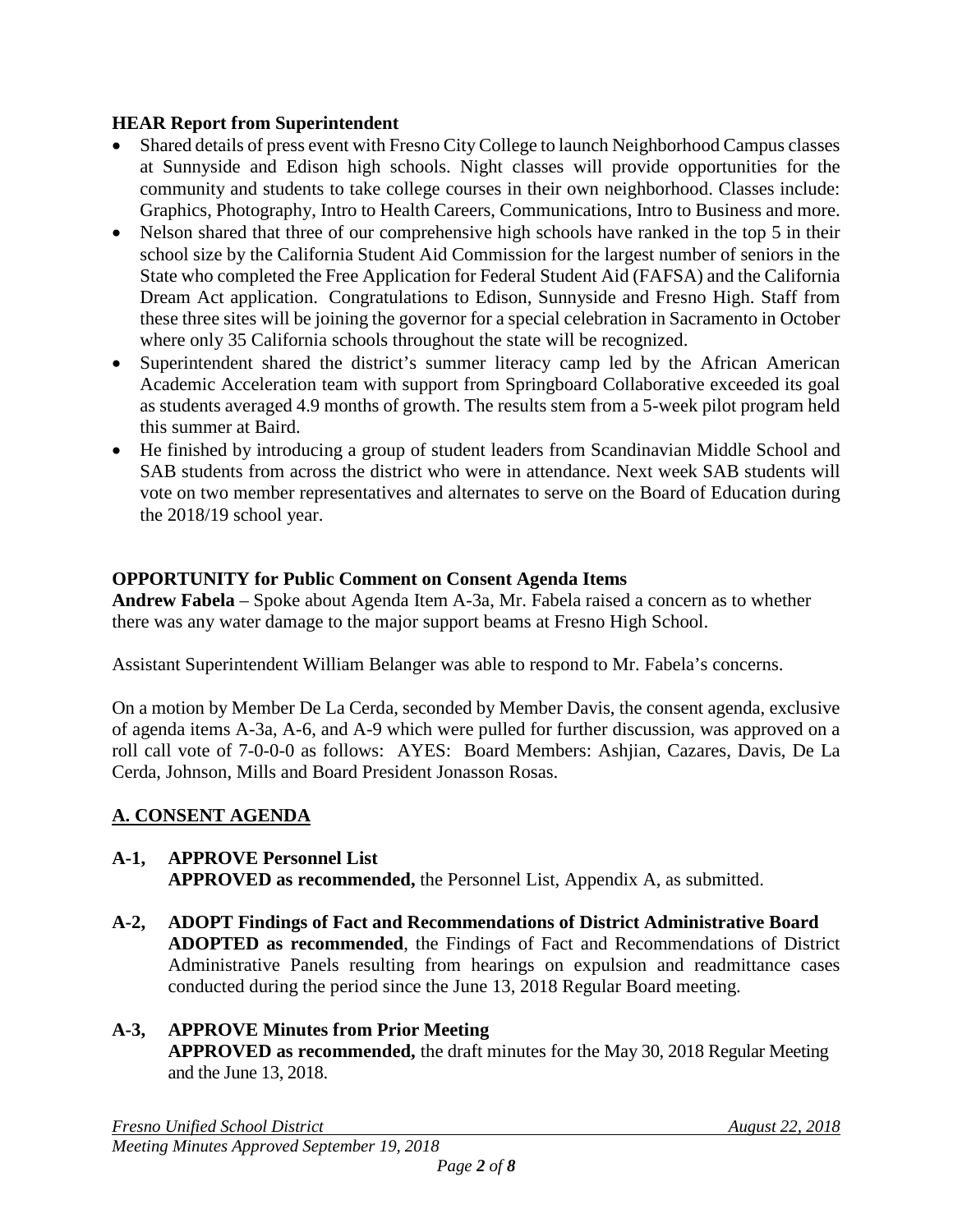#### **A-3a, ADOPT Emergency Repair Resolution 18-05 Pursuant to Public Contract Code Section 22050; and APPROVE Agreement for Fresno High School Gymnasium Roof Repair**

**ADOPTED as recommended**, Resolution 18-05 to 1) make the finding that the emergency will not permit a delay resulting from a competitive solicitation for bids, and that the action is necessary to respond to the emergency; and **APPROVED as recommended,** 2) the agreement with Lawson Mechanical Contractors for \$229,350 to allow for the immediate commencement of repairs.

## **Prior to the vote Superintendent Nelson made the following statement:**

*Item A-3a on tonight's agenda is a recommendation to adopt an Emergency Repair Resolution 18-05 for a project at Fresno High School. During the course of constructing the Fresno High School Gymnasium HVAC Improvements Project, the contractor discovered substantial unforeseen structural water damage resulting from leakage from existing evaporative cooling units. As a result of this condition, the building poses a risk to the health and safety of students, faculty and staff such that it constitutes an "emergency" as defined by Section 1102 of the Public Contract Code since it "poses a clear and imminent danger and requires immediate action to prevent the loss or impairment of life, health, property, or essential public services". For this reason, we are requesting the Board make findings under Public Contract Code section 22050 to award an emergency repair contract.* 

For the record, there were no comments/questions. Member De La Cerda moved to adopt and approve seconded by Member Mils, which carried a 7-0-0-0 vote. AYES: Board Members: Ashjian, Cazares, Davis, De La Cerda, Johnson, Mills and Board President Jonasson Rosas.

**A-4, ADOPT Variable Term Waiver for Career Technical Education Credential Holders ADOPTED as recommended**, a Variable Term Waiver for Career Technical Education (CTE) Credential holders. The Commission on Teacher Credentialing (CTC) has stated the Preliminary CTE credential holders should be issued a Variable Term Waiver for the English Learner Authorization until the CTE program is completed. The English Learner classes are embedded in the CTE program. Individuals will not have the English Learner authorization stated on their credential document until the CTE program is completed and the clear credential is issued.

## **A-5, ADOPT Waiver Request for Patricia Mancine to Serve as a Speech Language Pathologist**

**ADOPTED as recommended**, the waiver request for Patricia Mancine, to serve as a Speech Language Pathologist. The Education Code 44225(m) allows the commission to grant waivers to fill unanticipated needs in an area deemed hard-to-fill. Patricia Mancine currently holds a Bachelor's in Communicative Sciences and Disorders and is applying for acceptance into the graduate program.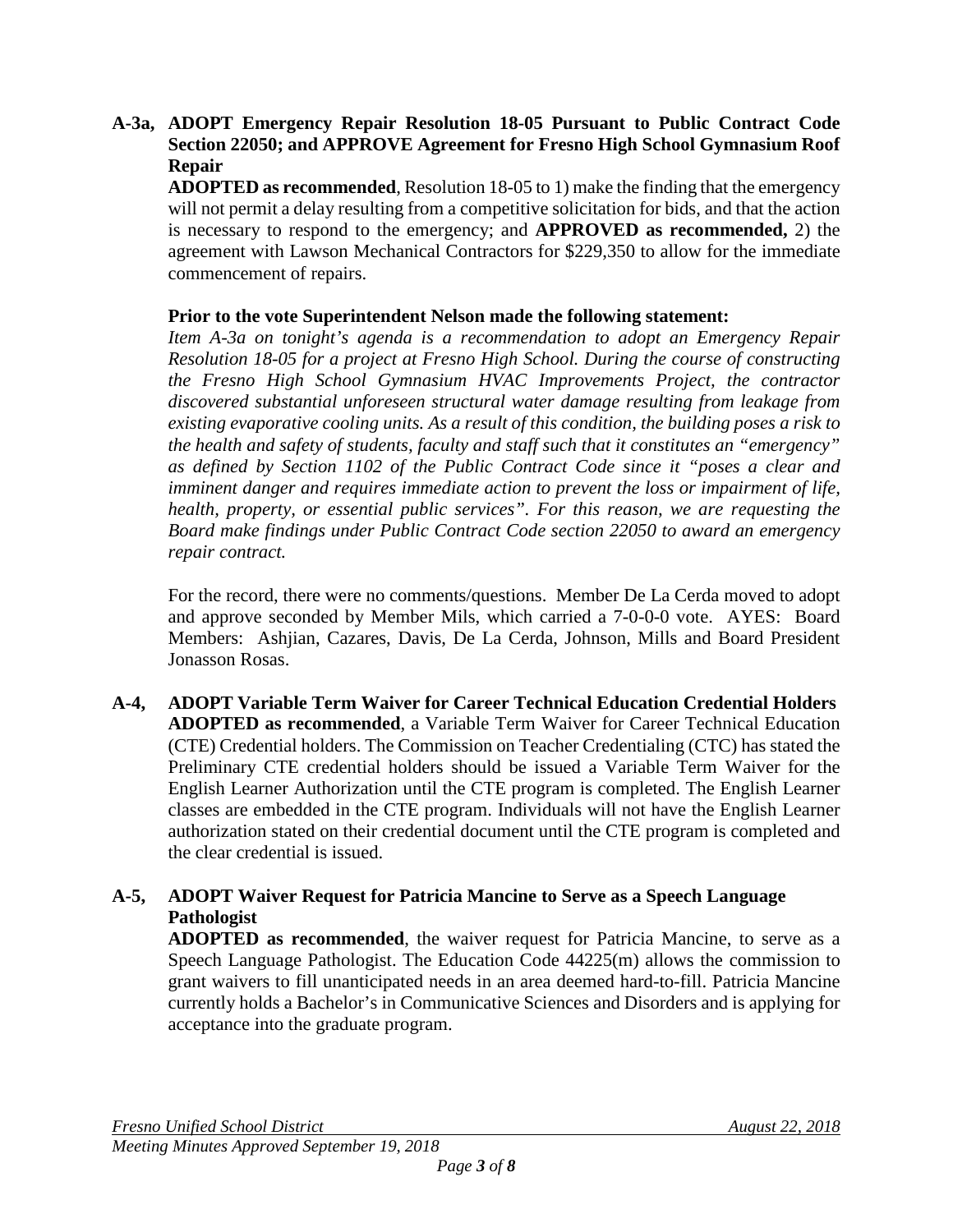## **A-6, APPROVE Addendum to the Center for Advanced Research and Technology Operating Agreement**

**APPROVED as recommended,** an addendum between Fresno and Clovis Unified School Districts for the Center for Advanced Research and Technology (CART). The current Operating Agreement between Fresno and Clovis Unified does not currently provide for major maintenance repair and/or replacement of CART facilities.

For the record, there were comments/questions regarding why Fresno Unified School District is paying for 50% when our student population is not near 50% of the population, timeline of the MOU with Clovis Unified, and a request to get more students at CART. Superintendent Nelson was able to provide clarification. Member Cazares moved for approval seconded by Member Davis, which carried a vote 7-0-0-0 as follows: AYES: Board Members: Ashjian, Cazares, Davis, De La Cerda, Johnson, Mills and Board President Jonasson Rosas.

## **A-7, APPROVE 2018/19 Consolidated Application for Categorical Aid Programs Spring Release to the California Department of Education**

**APPROVED as recommended.** The Consolidated Application (Con App) is the tool used by the California Department of Education (CDE) to distribute funds from federal programs to school districts across California. The funds received from this application enable the district to serve students through activities described in each school's Single Plan for Student Achievement (SPSA) and in the district's Local Control and Accountability Plan (LCAP).

**A-8, APPROVE Request for Allowance of Attendance Due to Emergency Conditions APPROVED as recommended,** a request for allowance of attendance due to emergency conditions, form J-13A, due to a social media threat on February 16, 2018 at Sunnyside High School. The J-13A form requires Board approval prior to being submitted to the California Department of Education (CDE) to claim the Average Daily Attendance (ADA) that was lost due to the emergency.

## **A-9, APPROVE the Special Education Annual Budget and Service Plans and Service Descriptions for 2018/19**

**APPROVED as recommended,** the 2018/19 Special Education Annual Budget, Service Plans and Descriptions of services provided to students with disabilities. The Annual Plans are based upon the proposed 2018/19 Special Education budget.

For the record, there were comments/questions regarding the recommendations in the Council of Great City report and if it was included in the annual budget, did the board miss anything that should be included, recommendations need to be implemented quickly we cannot wait another year, thanked Mr. Beck and his staff for their diligence and measured approach to Special Education, and prior to the report from the Council of Great City Schools was the district addressing some of the issues. Assistant Superintendent Beck and Superintendent Nelson were able to provide clarification. Member Ashjian moved for approval seconded by Member De La Cerda, which carried a vote 7-0-0-0 as follows: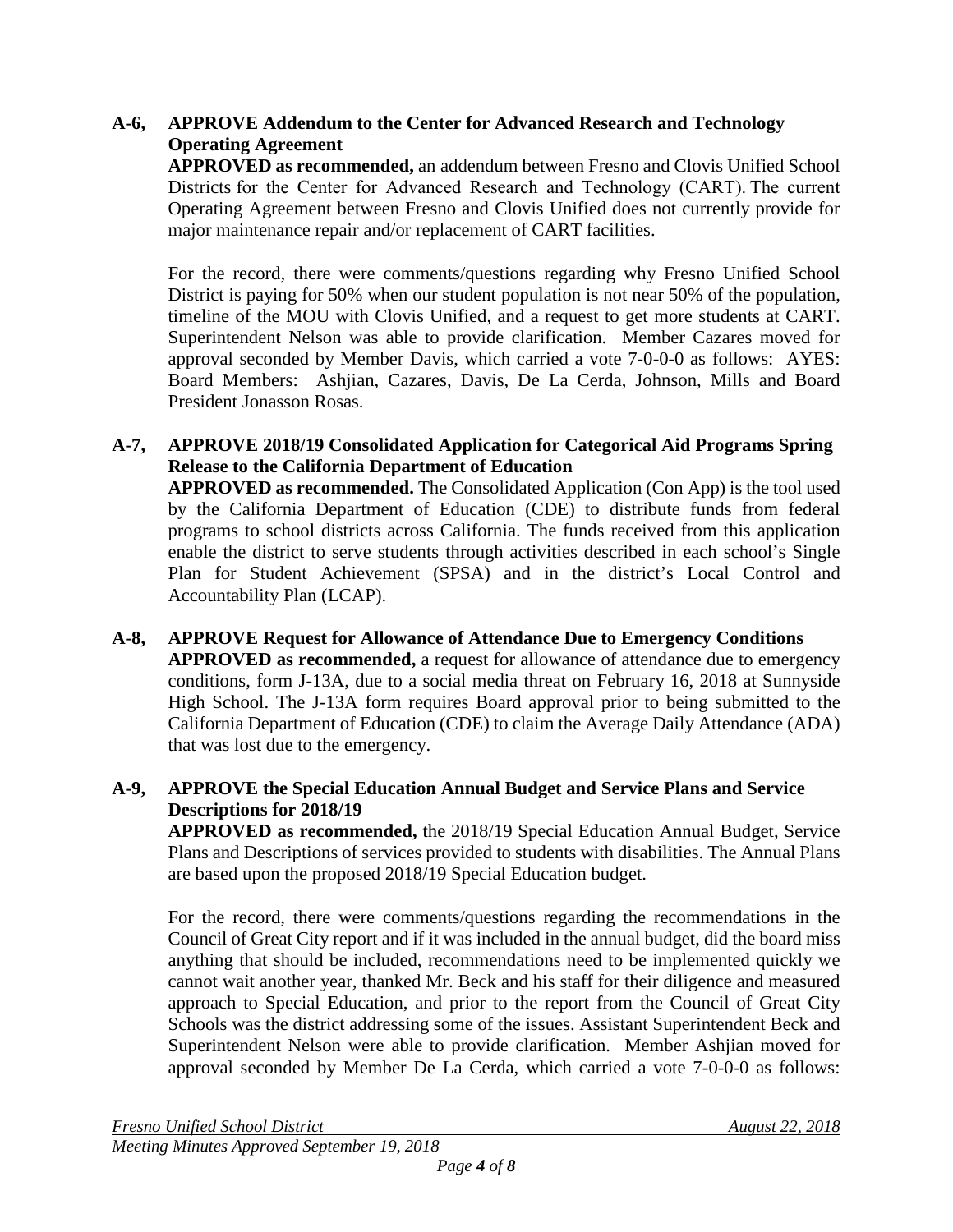AYES: Board Members: Ashjian, Cazares, Davis, De La Cerda, Johnson, Mills and Board President Jonasson Rosas.

#### **A-10, APPROVE Provisional Internship Permits APPROVED as recommended,** Provisional Internship Permit (PIP) recommendations to rehire or hire upon Board approval.

**A-11, DENY Claim #GL18-0309-1258 DENIED** as recommended, a Claim for Damages by a Minor, case #GL18-0309-1258.

# **END OF CONSENT AGENDA**

## **UNSCHEDULED ORAL COMMUNICATIONS**

**John Chookasian** – Spoke about the importance of sharing the Armenian culture and music with Fresno Unified students. Asked for funding for concerts, lectures or future programs. **Marcus Winston** – Spoke about the success of SpringBoard's summer program, would like to see it continue and expand, and encouraged the district to continue hiring African American teachers. **Andrew Fabela** – Spoke about the new school year and raising the bar for students.

## **B. CONFERENCE/DISCUSSION AGENDA**

## **Agenda Item B-12, Present and Discuss Opening of Schools - 2018 /19 School Year**

Staff presented, and the Board had an opportunity to discuss, an update to year-end results for 2017/18 and strategic and operational initiatives to support student success for the 2018/19 school year.

Presentation by Fresno Unified District Staff

An opportunity was provided to hear questions/concerns from members of the Board and staff was available to respond.

For the record, there were comments/questions regarding:

## **Equity and Access**

Graduation rates and whether we want to include charter schools in our numbers, do we know after graduation what the students are doing who do not enroll in a college institution, how do we convert those students into a career path, exit survey's for seniors, does the data for the two-year college enrollment include vocational and/or technical schools, ensuring our students have the tools necessary when they are at their post high school of choice, start the student self-reporting earlier in high school ensuring requirements are met, transfer of units a problem for some students, atlas is a great tool for parents to track their students, data that tells us how our students are doing once they enroll at their post high school education schools, and a request to look at what San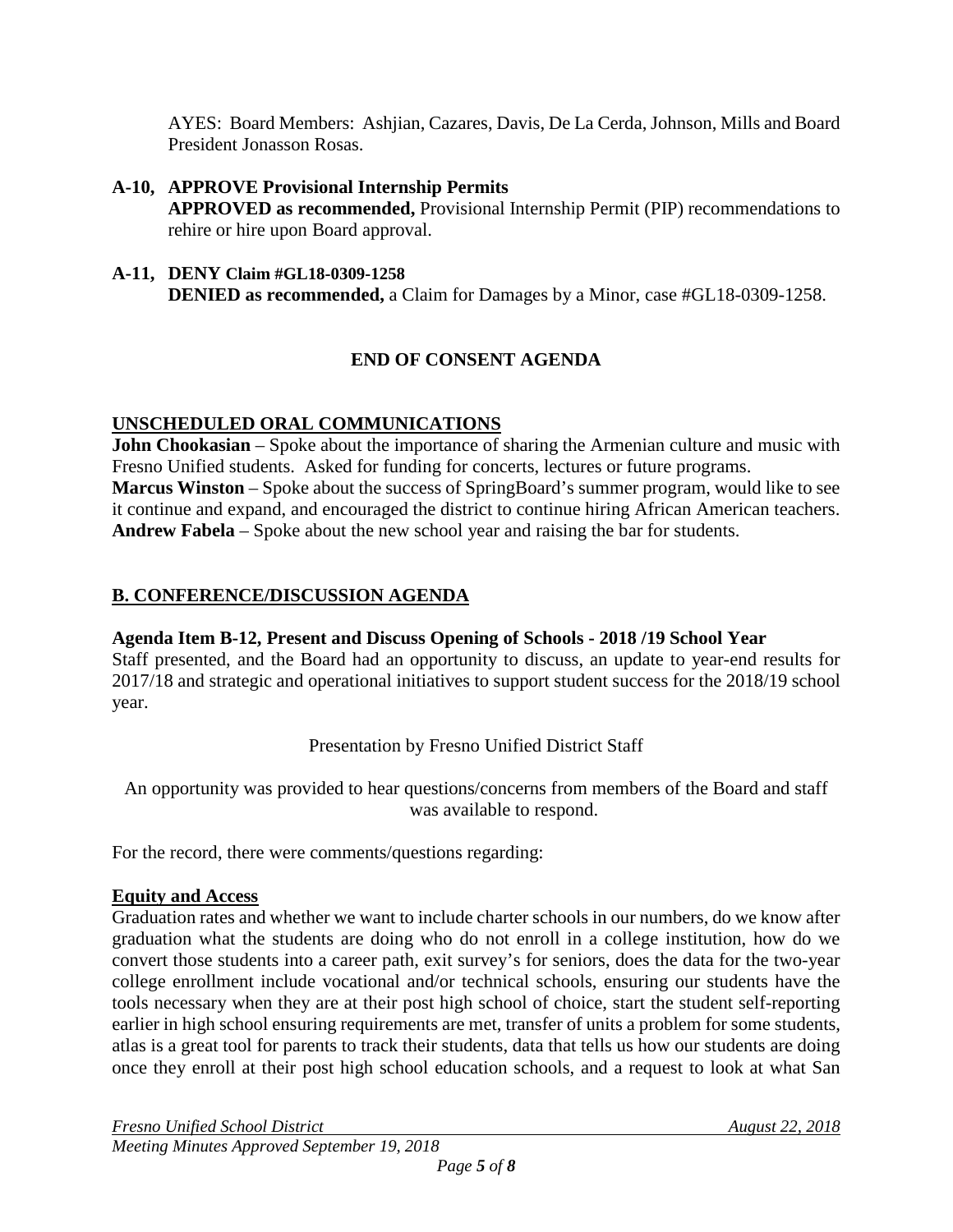Francisco Unified is doing with their math classes.

## **Academic Office**

What are the languages that are being spoken in the dual immersion programs, how many schools are involved, if fully invested how long would it take for a student to be able to read and write in a second language, the good works that the district is doing for foster youth and homeless students via the Marjaree Mason Center, a request for a board communication regarding the enrollment numbers for the new dual immersion classes, class sizes, the length of summer school, credit recovery over winter break, do we track our dual immersion students once they leave the program, what is the average time for redesignation, do we track after they have been redesignated, how are we helping our top-tiered students who go off to college to stay in college, and full day preschool.

## **African American Academic Acceleration**

Elaboration of the 69 hours of literacy instruction, how did we get to 87 percent parent participation, positive results of the program, duplication of the project, how do you plan to scale up the program, were the students all Fresno Unified who attended, clarity on the support of the African America Academic Acceleration department, and explanation of what was done this year vs. last year.

## **Operational Services**

Which three schools where found to have lead in the water, have all schools been tested, a suggestion to be more proactive with our preventive maintenance, concerns of birds nesting underneath the solar panels, endangered species concerns, and concerns of baseballs hitting the solar panels.

# **Technology**

Thanked Kurt and team for getting the emergency card on-line but we need to get the information communicated to our families, a request to get more forms on-line, clarity on the process of sites who may have an increase of population and how they get more technology, clarity on the e-sports league, is coding involved, clarity on the districts firewalls and security, support of the e-sports league and potential scholarships at the college level, and will the e-sports be unified throughout the district for all students.

## **Community Member Andrew Fabela spoke on Agenda Item B-12:**

Mr. Fabela wanted to know the percent of graduates who completed A-G requirements upon graduation, how many graduates left with a "D" or "F" on their transcript, how many bungalows will be left at Slater and where will the blacktop go once construction is complete, would like to know the percent of African American students who are grade level in each grade, would like to know the percent of our bus fleet that are CNG and air conditioned, and a mention to not included charter school data with Fresno Unified School data.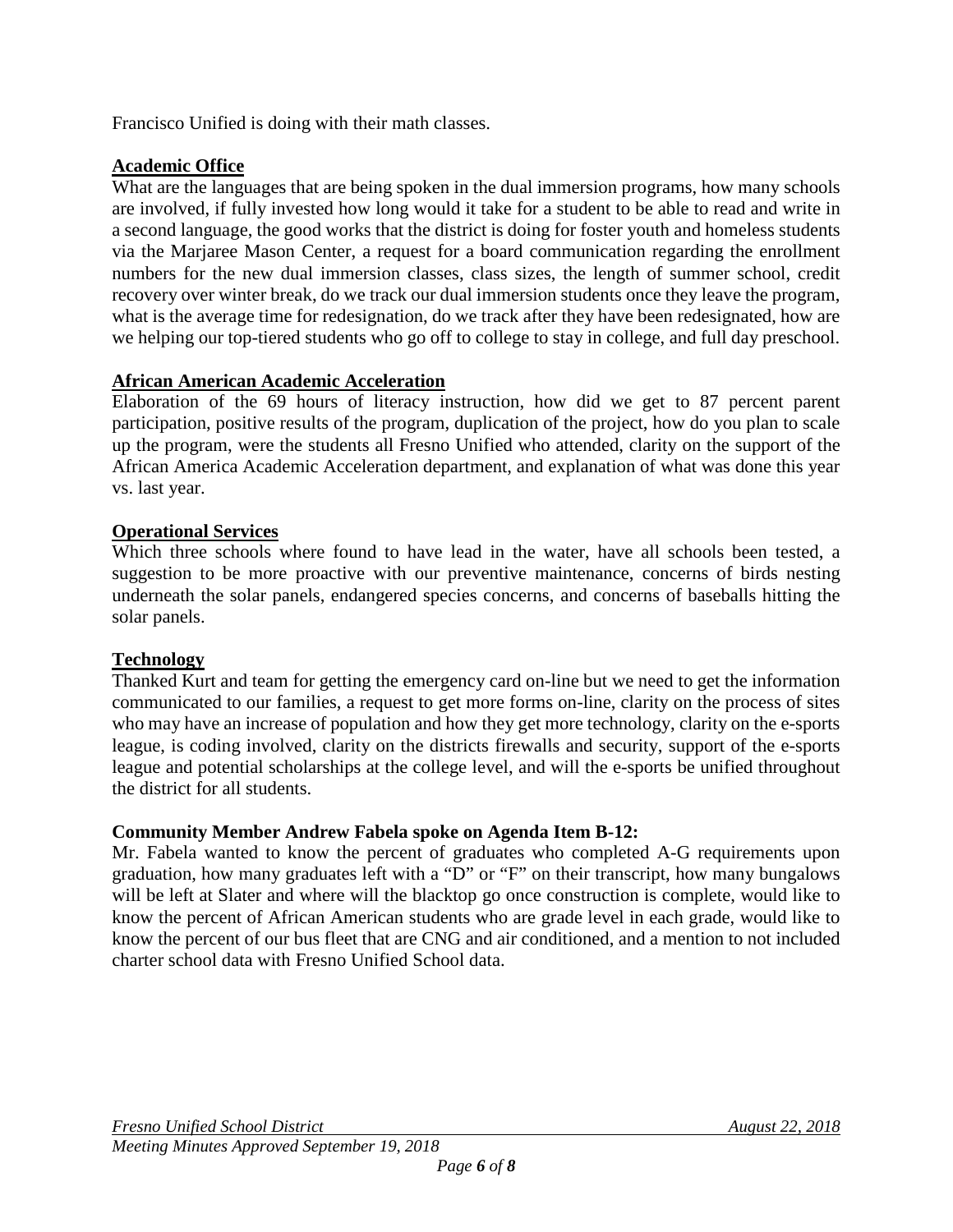#### **Agenda Item B-13, Present and Discuss the Improving Special Education Services in the Fresno Unified School District Report**

Staff presented information from the *Improving Special Education Services in the Fresno Unified School District Report* provided by the Strategic Support Team of the Council of the Great City Schools.

Presentation by Chief Academic Officer Kim Mecum and Assistant Superintendent Brian Beck

An opportunity was provided to hear questions/concerns from members of the Board and staff was available to respond.

For the record, there were comments/questions regarding the multi-year action plan, a request to provide the board a draft prior to the presentation so board member could provide feedback, how many times does the collaborative team meet and what is the charge of the team, concerns with the report comparing Fresno Unified with districts outside of California, funding differences between states, advocating funding from the government, what can we do to accelerate our hiring for our paraprofessionals, what training support are we providing to our paraprofessionals, working with Parent University, what will the CAC's role be as we move forward in developing our Special Education programs, how many students do we have in special education, a request of an organizational chart that resembles the Council of Great City's Schools recommendation, working inside a regional pyramid, continuation of care, and what approach will we take to address the high suspension rates with African American students.

## **Agenda Item B-14, Present and Discuss Constituent Services Reporting**

Included in the Board binders is the Constituent Services report for the 2017/18 school-year. This report is an update from last year's report which was presented to the Board on August 23, 2017.

Also, included is the Constituent Services Quarterly Reporting for Constituent Services activities for the time period of May 1, 2018 through July 31, 2018. The Quarterly Reporting for the Valenzuela/Williams Uniform Complaint Procedures reporting for May 1, 2018 through July 31, 2018 are also included, in accordance with Education Code § 35186. Fiscal impact: There is no fiscal impact to the District. Contact person: Teresa Plascencia, telephone 457-3736.

# Presentation by Executive Director Teresa Plascencia

## An opportunity was provided to hear questions/concerns from members of the Board and staff was available to respond.

For the record, there were comments/questions regarding if the information provided was broken down by region to see where the most requests came from, response time, monthly reporting, thanked staff and team, on-line services, and our award winning Constituent Services department.